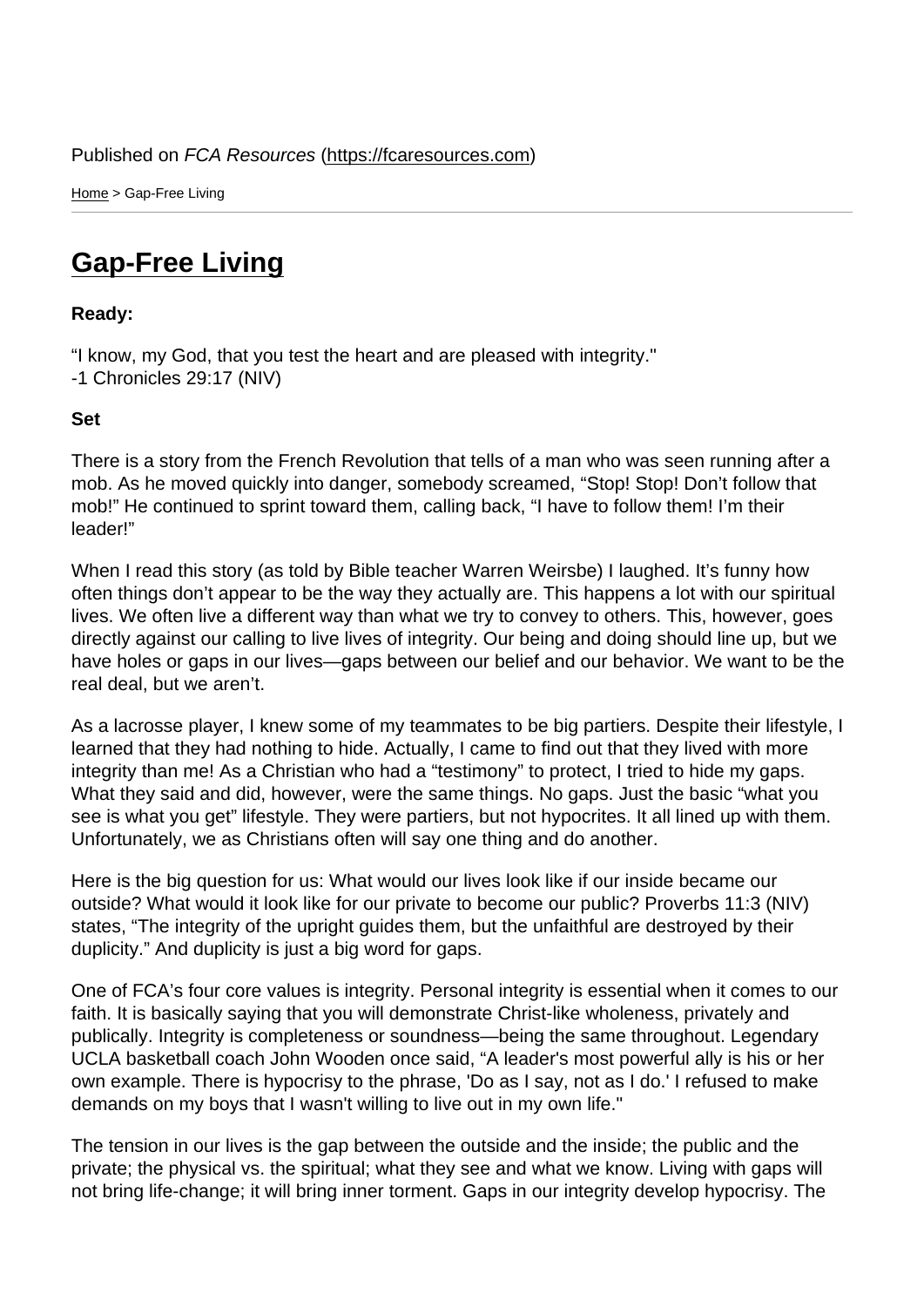two key ingredients of integrity are honesty and truth. And when these become options instead of non-negotiable standards, hypocrisy is born.

God doesn't want there to be any gaps in us. He wants every aspect of our lives to be filled with integrity. But there is a constant war in our souls. We don't want others to see us as we really are because they might see that we are imperfect. But God wants us to bring the dark (the things that we have buried in our hearts) into the light so that He can purify us.

In walking with integrity, we must pray that others will see us as authentic, not better; not perfect, but real. Perhaps, then, their love for us will increase because they will see realness. If we get this down, our lives would really change. Can you imagine if we had no gaps and nothing to hide? How would it change us, our families, our teams, our schools, our communities?

Gap-free living requires guts. We must have spiritual grit and courage to be the real thing. It's tough to make a stand for being authentic in all things. In the classroom, on the athletic field, in the locker room, in the private times, with our buddies on the weekend, on the Internet, with your date. At all times!

It takes just plain old guts to live gap-free. So, ask yourself today, are you up for the challenge? If you are, it could take you to a whole new level of life in Christ.

Go

- 1. What are your gaps? Why are they there?
- 2. What does it mean for you to have spiritual courage? Give an example.
- 3. How can gap-free living be turned into gap-free playing in your sport?

4. What gaps must you expose today? Do you need to find a safe environment in which to tell someone about an area you've been hiding?

**Workout** 

Galatians 1:10 Ephesians 3:19 Philippians 3:10

**Overtime** 

"Father, thank You for Your unconditional love for me and for Your desire for me to have a full life. I want to live gap-free from now on. May Your grace and mercy fill my gaps. Your touch is enough. Let me fall into Your love and experience a fresh touch from You. Forgive me, Lord. I ask for spiritual guts today. Thank You, Lord. In the name of Jesus I pray. Amen."